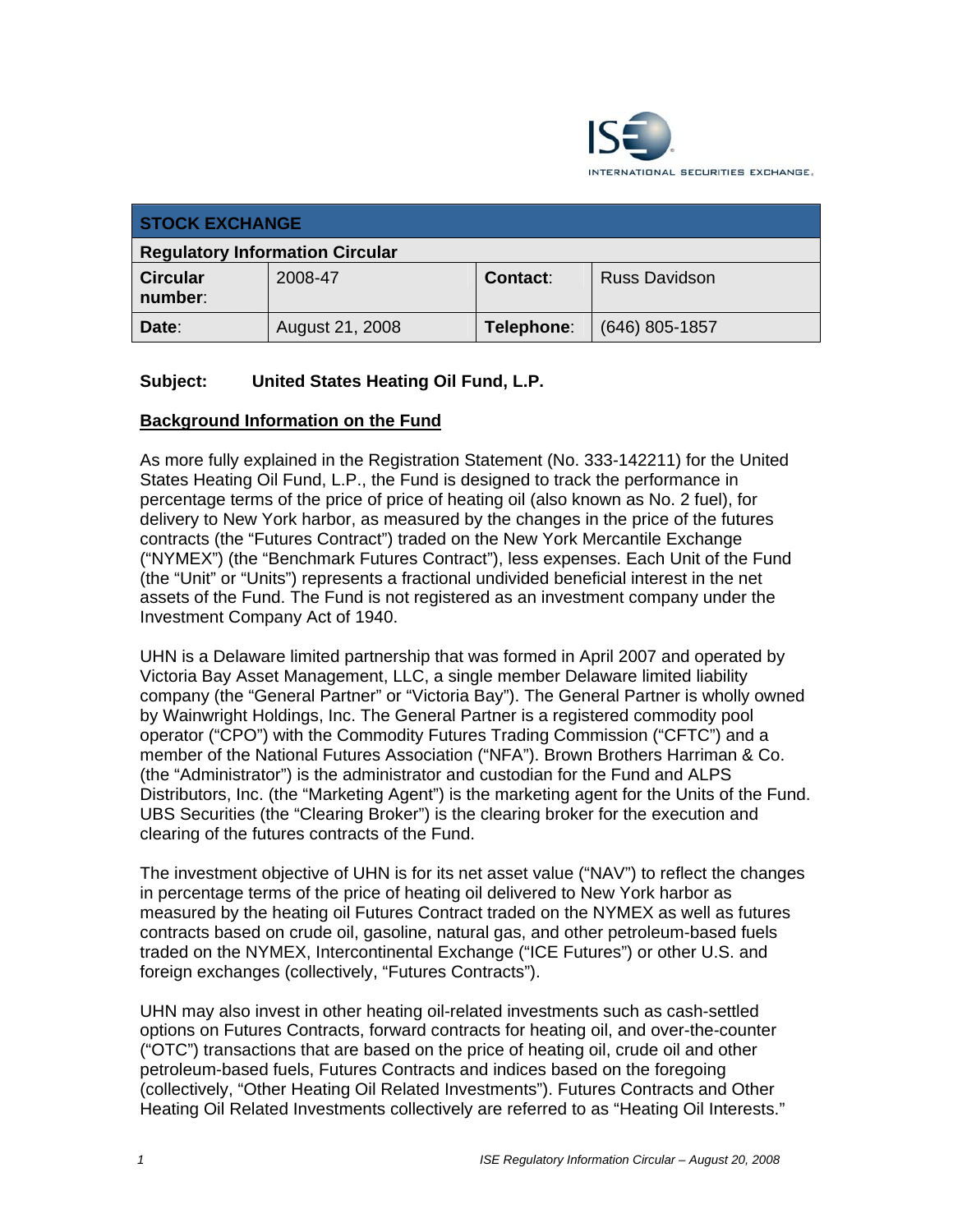UHN will invest in Heating Oil Interests to the fullest extent possible without being leveraged or unable to satisfy its current or potential margin or collateral obligations. In pursuing this objective, the primary focus of UHN's investment manager, Victoria Bay, will be the investment in Futures Contracts and the management of its investments in short-term obligations of the United States ("Treasuries"), cash equivalents and cash (collectively, "Cash") for margining purposes and as collateral.

As described more fully in the prospectus and the registration statement for the Fund, a minimum of 100,000 Units will be required to be outstanding at the start of trading. Once trading has commenced, the Fund will issue Units on a continuous basis. The Fund will issue and redeem Units only in blocks of 100,000 Units or integral multiples thereof to Authorized Participants. A block of 100,000 Units is called a "Basket." These transactions will be in exchange for a Deposit Amount equal to 100,000 multiplied by the net asset value ("NAV") per Share of the Fund determined on each business day by the Administrator. Initially, the Deposit Amount will be approximately \$5 million. The Administrator will determine the Deposit Amount for a given business day by multiplying the NAV for each Share by the number of Units in each Basket (100,000). Only registered broker-dealers or other market participants, such as banks and other financial institutions that are exempt from broker-dealer registration, that become Authorized Participants by entering into a participant agreement with the General Partner and the Fund may purchase or redeem Baskets. Units will be offered to the public at prices that will reflect, among other things, the price of heating oil delivered to New York harbor as measured by the futures contract on heating oil traded on the NYMEX and the trading price of the Units at the time of the offer. Market prices for the Units may be different from the NAV per Share. Except when aggregated in Baskets, Units are not redeemable securities.

The NAV of the Fund is obtained by subtracting the Fund's expenses and liabilities on any day from the value of the Fund's assets. The NAV will be calculated shortly after the close of trading on the American Stock Exchange ("Amex") using the settlement value of the Futures Contracts traded on the NYMEX as of the earlier of the close open-outcry of trading on the NYMEX at 2:30 p.m. ET or 4:00 p.m. ET, and for the value of other Heating Oil Related Investments and Treasuries, the value of such investments as of the earlier of 4:00 p.m. ET or the close of trading on the New York Stock Exchange. The NAV is calculated by including any unrealized profit or loss on the Futures Contracts, other Heating Oil Futures Contracts and other Heating Oil Related Investments and any other credit or debit accruing to the Fund but unpaid or not received. The NAV per Unit is obtained by dividing the NAV of the Fund on a given day by the number of Units outstanding on that date. The Administrator will value all Futures Contracts based on that day's settlement price. However, if a Futures Contract on a trading day cannot be liquidated due to the operation of daily limits or other rules of an exchange upon which such futures contract is traded, the settlement price on the most recent trading day on which such Futures Contract could have been liquidated will be used in determining NAV. The value of the Other Heating Oil Interests will be valued based upon a determination of the Administrator as to their fair market value.

Shortly after 4:00 p.m. ET each business day, the General Partner will determine and disseminate the Deposit Amount for orders placed by Authorized Participants by 12:00 p.m. ET that day. To receive the NAV of the Units on that business day, a purchase order must be received by 12:00 p.m. ET. Delivery of the Deposit Amount must occur by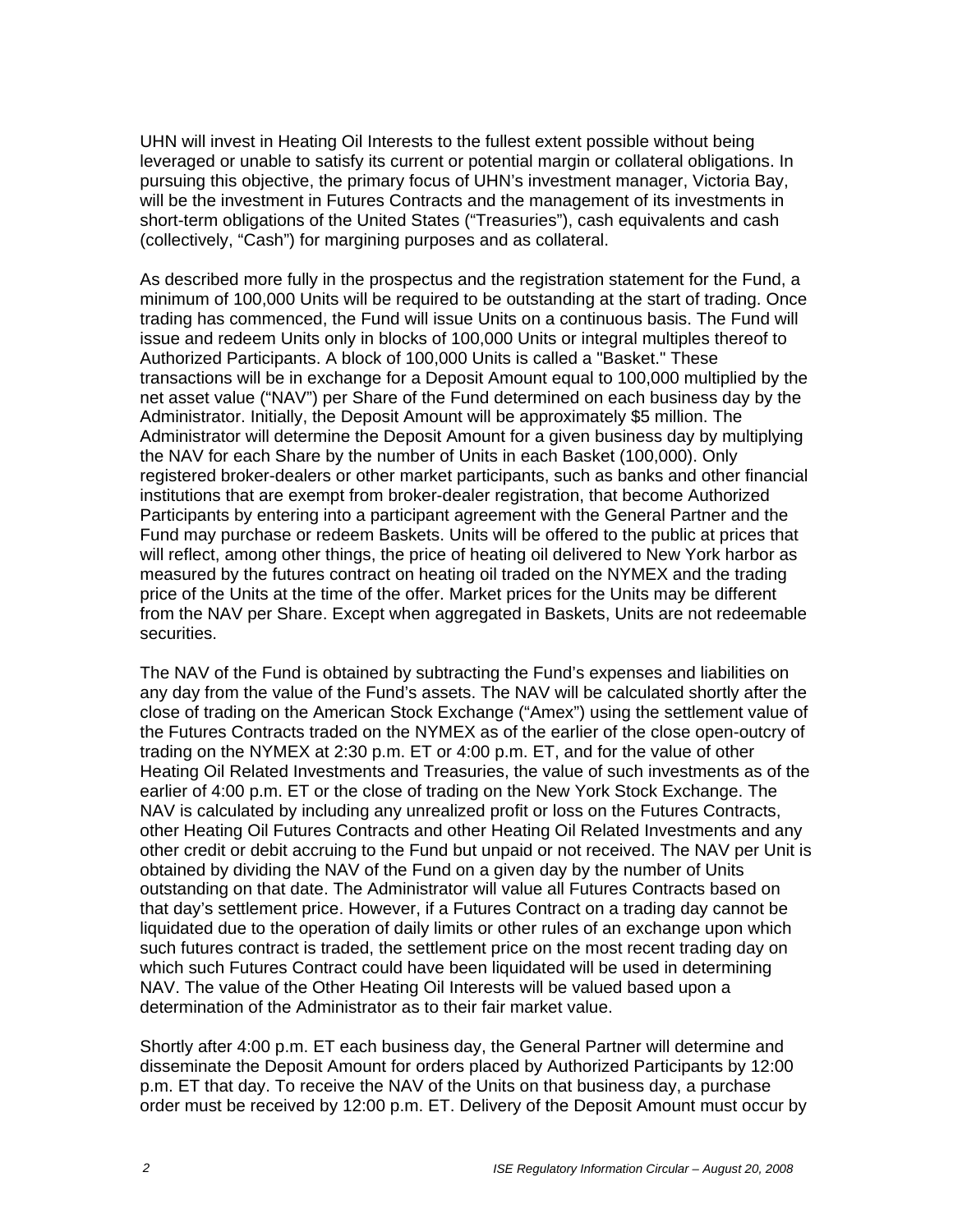the third business day following the purchase order date (T+3). Purchase orders placed by 12:00 p.m. ET are irrevocable. Baskets are then issued as of 12:00 p.m. ET, on the business day immediately following the purchase order date (T+1) at the NAV per share on the purchase order date if the required payment has been timely received. The Administrator will also at the same time determine an "Estimated Deposit Amount" that Authorized Participants can use as an indicative amount of Treasuries and cash to be deposited for issuance of the Units on the next business day. The Deposit Amount, the Estimated Deposit Amount and the NAV are communicated by the Administrator to all Authorized Participants via facsimile or electronic mail message and will be available on the Fund's website at http://unitedstatesheatingoilfund.com. The most recently reported NAV for the Units will also be available on the Amex's website.

The Fund's expense ratio, in the absence of any extraordinary expenses and liabilities, is expected to be 0.69% of the net assets of the Fund.

DTC serves as the securities depository for the Units, which may be held only in bookentry form; stock certificates will not be issued. DTC, or its nominee, is the record or registered owner of all outstanding Units of the Fund.

## **Indicative Partnership Value**

In order to provide updated information relating to the Fund for use by investors, professionals and persons wishing to create or redeem Units, the Amex disseminates through the facilities of Consolidated Tape Association ("CTA"), an updated Indicative Partnership Value (the "Indicative Partnership Value"). The Indicative Partnership Value will be disseminated on a per Unit basis every 15 seconds during regular Amex trading hours of 9:30 a.m. to 4:15 p.m. ET under the index symbol "UHN.IV." The Indicative Partnership Value is calculated based on the Treasuries and cash required for creations and redemptions (i.e. NAV per Share x 100,000) adjusted to reflect the price changes of the current Benchmark Heating Oil Futures Contract. After the close of open outcry on NYMEX at 2:30 p.m., the Indicative Partnership Value reflects changes to the relevant Benchmark Futures Contract as provided for through CME Globex®. Open-outcry trading on the NYMEX closes daily at 2:30 p.m. ET while NYMEX's energy futures contracts are traded on the Chicago Mercantile Exchange's CME Globex® electronic trading platform on a twenty-four (24) hour basis. The Indicative Partnership Value on a per Unit basis disseminated during Amex trading hours should not be viewed as a real time update of the NAV, which is calculated only once a day by the Administrator.

## **Continuous Offering**

The method by which Basket aggregations of Units are created and traded may raise certain issues under applicable securities laws. Because new Units may be issued by the Fund on an ongoing basis, at any point a distribution may occur. Broker-dealers and other persons are cautioned that some activities on their part may, depending on the circumstances, result in their being deemed participants in a distribution in a manner which could render them statutory underwriters and subject them to the prospectusdelivery requirement and liability provisions of the Securities Act of 1933 ("Securities Act").

For example, a broker-dealer firm or its client may be deemed a statutory underwriter if it purchases Basket aggregations, breaks them down into constituent Units, and sells such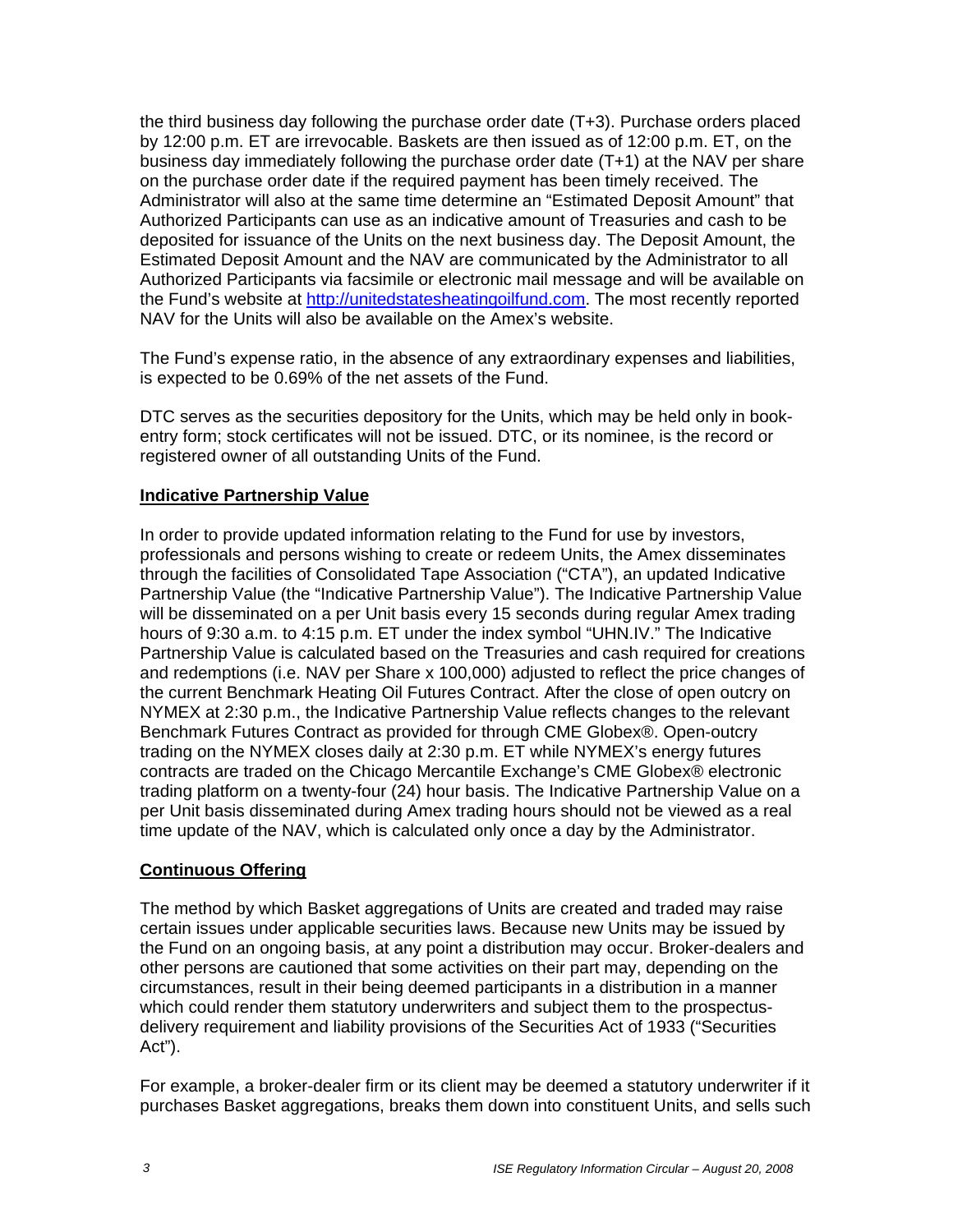Units directly to customers, or if it chooses to couple the creation of a supply of new Units with an active selling effort involving solicitation of secondary market demand for Units. A determination of whether one is an underwriter for purposes of the Securities Act must take into account all the facts and circumstances pertaining to the activities of the broker-dealer or its client in the particular case, and the examples mentioned above should not be considered a complete description of all the activities that could lead to a categorization as an underwriter.

Dealers who are not "underwriters," but are participating in a distribution (as opposed to engaging in ordinary secondary-market transactions), and thus dealing with Units as part of an "unsold allotment" within the meaning of Section 4(3)(C) of the Securities Act, will be unable to take advantage of the prospectus delivery exemption provided by Section 4(3) of the Securities Act. Firms that incur a prospectus-delivery obligation with respect to Units are reminded that, under Securities Act Rule 153, a prospectus delivery obligation under Section 5(b)(2) of the Securities Act owed to an exchange member in connection with a sale on the Exchange is satisfied by the fact that the prospectus is available at the Exchange upon request. The prospectus delivery mechanism provided in Rule 153 is only available with respect to transactions on an exchange.

#### **Creation and Redemption of Units**

The Fund will issue and redeem Units on a continuous basis only in Baskets of 100,000 Units or multiples thereof, by or through Authorized Participants. Basket Aggregations will be issued in exchange for the corresponding Deposit Amount that will be determined on each business day by the Administrator. The Deposit Amount necessary for the creation of a Basket will change from day to day. The initial Deposit Amount will be \$5 million. On each day that the Amex is open for regular trading, the Administrator will adjust the Deposit Amount as appropriate to reflect the prior day's Partnership NAV and accrued expenses. Authorized Participants that wish to redeem a Basket will receive Treasuries and cash in exchange for each Basket surrendered in an amount equal to the NAV per Basket (the "Redemption Amount"). These items are described in the Fund's prospectus and registration statement.

Authorized Participants that wish to purchase a Basket must transfer the Deposit Amount plus a transaction fee of \$1,000 to the Fund in exchange for a Basket. No Units will be issued unless and until the Administrator has informed the Marketing Agent that it has allocated to the Fund's account the required funds necessary for the Deposit Amount plus transaction fee. Authorized Participants that wish to redeem a Basket will receive the Redemption Amount in exchange for each Basket surrendered less the transaction fee of \$1,000. The Redemption Amount will be delivered to the Authorized Participant upon confirmation that the Fund's DTC Account has received the Basket.

The Administrator will provide an Estimated Deposit Amount for the next business day. Authorized Participants may use the Estimated Deposit Amount as guidance regarding the amount of Treasuries and cash expected to deposit with the Administrator. Before 4:00 p.m. ET, the Authorized Participants may use the Estimated Deposit Amount as guidance in respect of the Deposit Amount that they may expect to be required to deposit in connection with the issuance of Units - the next business day.

The Fund's prospectus and registration statement describe additional procedures and requirements that apply to the creation and redemptions of Units. Equity Electronic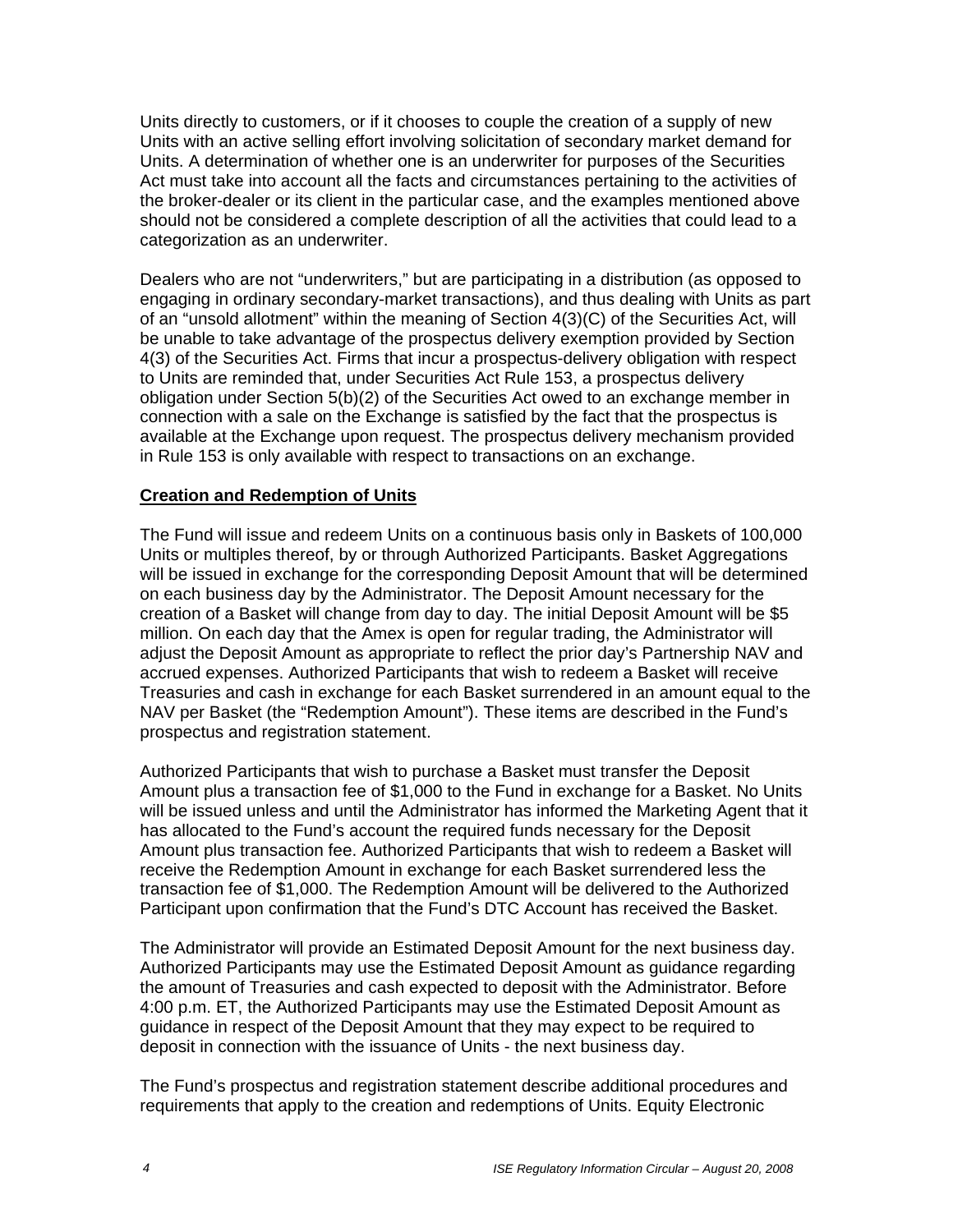Access Members ("Equity EAMs") interested in becoming an Authorized Participant, or obtaining a list of Authorized Participants, can contact the Marketing Agent at www.alpsinc.com for more information.

## **Information About Heating Oil Futures Contracts**

The Fund will purchase heating oil Futures Contracts traded on the NYMEX. The investment objective of UHN is for changes in percentage terms of a unit's NAV to reflect the changes in percentage terms of the price of heating oil delivered at New York harbor as measured by the Futures Contract traded on the NYMEX. The Benchmark Futures Contract employed is the near month expiration contract, except when the near month contract is within two (2) weeks of expiration, in which case it will invest in the next expiration month. The Benchmark Futures Contracts will be changed or "rolled" from the near month contract to expire to the next month to expire over a four (4) day period.

## **Information About Other Heating Oil-Related Investments**

The Fund may also purchase Other Heating Oil-Related Investments such as cashsettled options on Futures Contracts, forward contracts for heating oil, and over-thecounter transactions that are based on the price of heating oil, crude oil and other petroleum-based fuels, Futures Contracts and indices based on the foregoing. Option contracts offer investors and hedgers another vehicle for managing exposure to the heating oil market. The Fund may purchase options on heating oil Futures Contracts on the principal commodities and futures exchanges in pursuing its investment objective.

In addition to these listed options, there also exists an active OTC market in derivatives linked to heating oil. These OTC derivative transactions are privately-negotiated agreements between two (2) parties. Unlike Futures Contracts or related options, each party to an OTC contract bears the credit risk that the counterparty may not be able to perform its obligations.

Some OTC contracts contain fairly generic terms and conditions and are available from a wide range of participants, while other OTC contracts have highly customized terms and conditions and are not as widely available. Many OTC contracts are cash-settled forwards for the future delivery of heating oil or petroleum-based fuels that have terms similar to the Futures Contracts.

Others take the form of "swaps" in which the two parties exchange cash flows based on predetermined formulas tied to the price of heating oil as determined by the spot, forward or futures markets. The Fund may enter into OTC derivative contracts whose value will be tied to changes in the difference between the heating oil spot price, the price of Futures Contracts traded on NYMEX and the prices of non-NYMEX Futures Contracts that may be invested in by the Fund.

## **Impact of Speculative Position Limits**

The CFTC and U.S. futures exchanges such as the NYMEX have established limits or position accountability rules (i.e., speculative position limits or position limits) on the maximum net long or net short speculative position that any person or group of persons under common trading control (other than a hedger) may hold, own or control in commodity interests. Speculative position limits are intended, among other things, to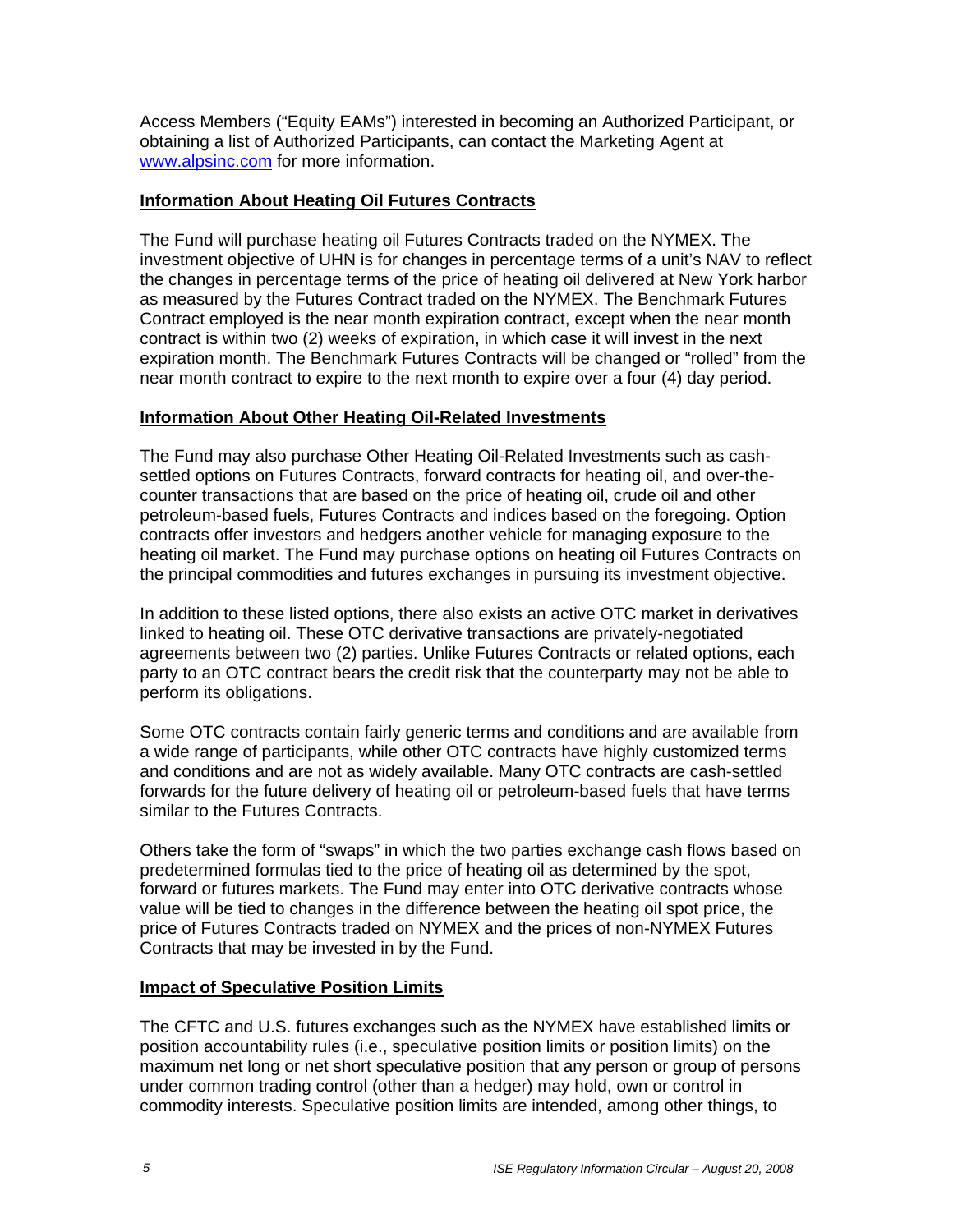prevent a corner or squeeze on a market or undue influence on prices by any single trader or group of traders. Speculative position limits will impact the mix of investments by the Fund with such mix varying depending on the accumulation of assets. Once the speculative position limits for the current Benchmark Heating Oil Futures Contract are reached, the Fund will be required to invest in Other Heating Oil-Related Interests.

#### **Investment Risks**

Equity EAMs are referred to the Fund's prospectus and registration statement for a description of risks associated with an investment in the Units of the Fund. Because the Units are created to reflect the performance in percentage terms of the price of heating oil delivered at New York harbor as measured by the Futures Contract traded on the NYMEX, these risks include the risk that the market price of the Units will be subject to fluctuations similar to those affecting the current Benchmark Heating Oil Futures Contract. Owners of the Units will not have the protections normally associated with ownership of shares in an investment company registered under the Investment Company Act of 1940 but will have the protections afforded by the Commodity Exchange Act to investors in CFTC-regulated commodity pools. If certain events occur, at any time, the General Partner will be required to terminate the Fund, otherwise the Fund will continue in perpetuity. In addition, as noted in the prospectus, Units trade at market prices that may differ from NAV. The NAV of the Units will fluctuate with changes in the market value of the Fund's assets. The trading prices of the Units will fluctuate in accordance with changes in the NAV as well as market supply and demand.

There is no direct regulation of the market in physical heating oil-based commodities and no SEC jurisdiction over the trading of heating oil, crude oil and other petroleum-based fuels as a physical commodity. The CFTC has regulatory jurisdiction over the trading of heating oil based futures contracts and related options and that trading in certain OTC commodity based derivatives is not within the jurisdiction of the CFTC and may therefore be effectively unregulated.

## **Exchange Rules Applicable to Trading in the Units**

Trading in the Units on ISE is subject to ISE equity trading rules.

## **Trading Hours**

The Units will trade on ISE between 9:00 a.m. and 4:15 p.m. ET.

Equity EAMs trading the Units during the Pre-Market Session are exposed to the risk of the lack of the calculation or dissemination of underlying index value or intraday indicative value ("IIV"). For certain derivative securities products, an updated underlying index value or IIV may not be calculated or publicly disseminated in the Pre-Market hours. Since the underlying index value and IIV are not calculated or widely disseminated during Pre-Market hours, an investor who is unable to calculate implied values for certain derivative securities products during Pre-Market hours may be at a disadvantage to market professionals.

## **Trading Halts**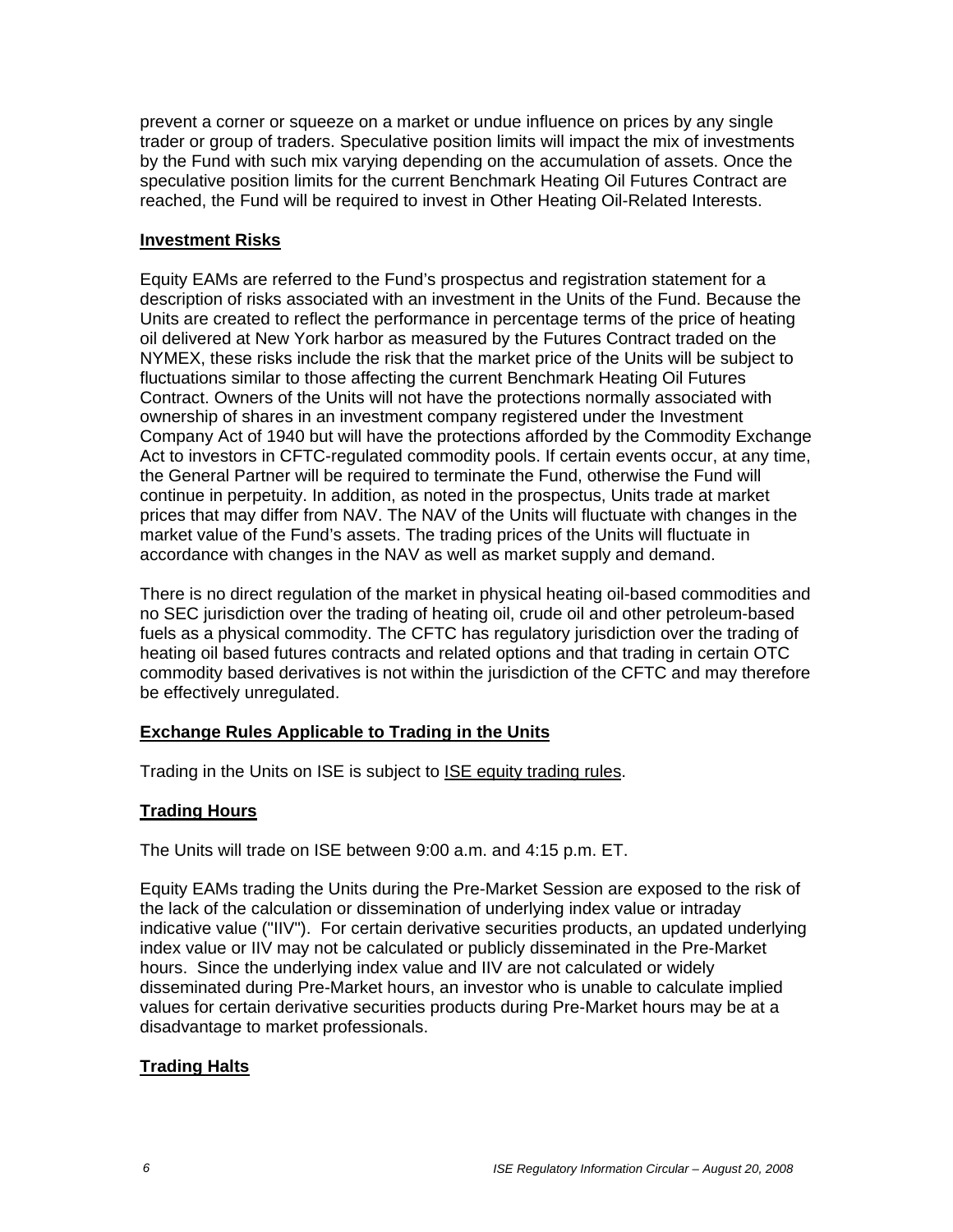ISE will halt trading in the Units of a Trust in accordance with ISE Rule 2101(a)(2)(iii). The grounds for a halt under this Rule include a halt by the primary market because it stops trading the Units and/or a halt because dissemination of the IIV or applicable currency spot price has ceased, or a halt for other regulatory reasons. In addition, ISE will stop trading the Units of a Trust if the primary market de-lists the Units.

#### **Delivery of a Prospectus**

Pursuant to federal securities laws, investors purchasing Units must receive a prospectus prior to, or concurrently with, the confirmation of a transaction. Investors purchasing Units directly from the Fund (by delivery of the Deposit Amount) must also receive a prospectus.

Prospectuses may be obtained through the Marketing Agent at www.alpsinc.com or on the Fund's website at http://unitedstatesheatingoilfund.com. The prospectus does not contain all of the information set forth in the registration statement (including the exhibits to the registration statement), parts of which have been omitted in accordance with the rules and regulations of the Commission. For further information about the Fund, please refer to the registration statement.

#### **Exemptive, Interpretive and No-Action Relief Under Federal Securities Regulations**

The Commission's Division of Market Regulation issued a letter dated June 21, 2006 ("No-Action Letter") granting exemptive or no-action relief from certain rules under the Securities Exchange Act of 1934 (the "1934 Act") to the Fund.

## **Regulation M Exemptions**

Under the No-Action Letter, the Fund is exempted under paragraph (d) of Rule 101, permitting persons who may be deemed to be participating in a distribution of the Units to bid for or purchase Units during their participation in such distribution. The No-Action Letter also exempted the Fund under paragraph (e) of Rule 102, permitting the Fund and its affiliated purchasers to redeem Units in Baskets during the continuous offering of the Units. The exemptions from Rules 101 and 102 of Regulation M are subject to the condition that such transactions in Units or any related securities are not made for the purpose of creating actual, or apparent, active trading in or raising or otherwise affecting the price of such securities. Equity EAMs are referred to the full text of the No-Action Letter for additional information.

#### **This Regulatory Information Bulletin is not a statutory Prospectus. Equity EAMs should consult the Trust's Registration Statement, the Prospectus and the Fund's website for relevant information.**